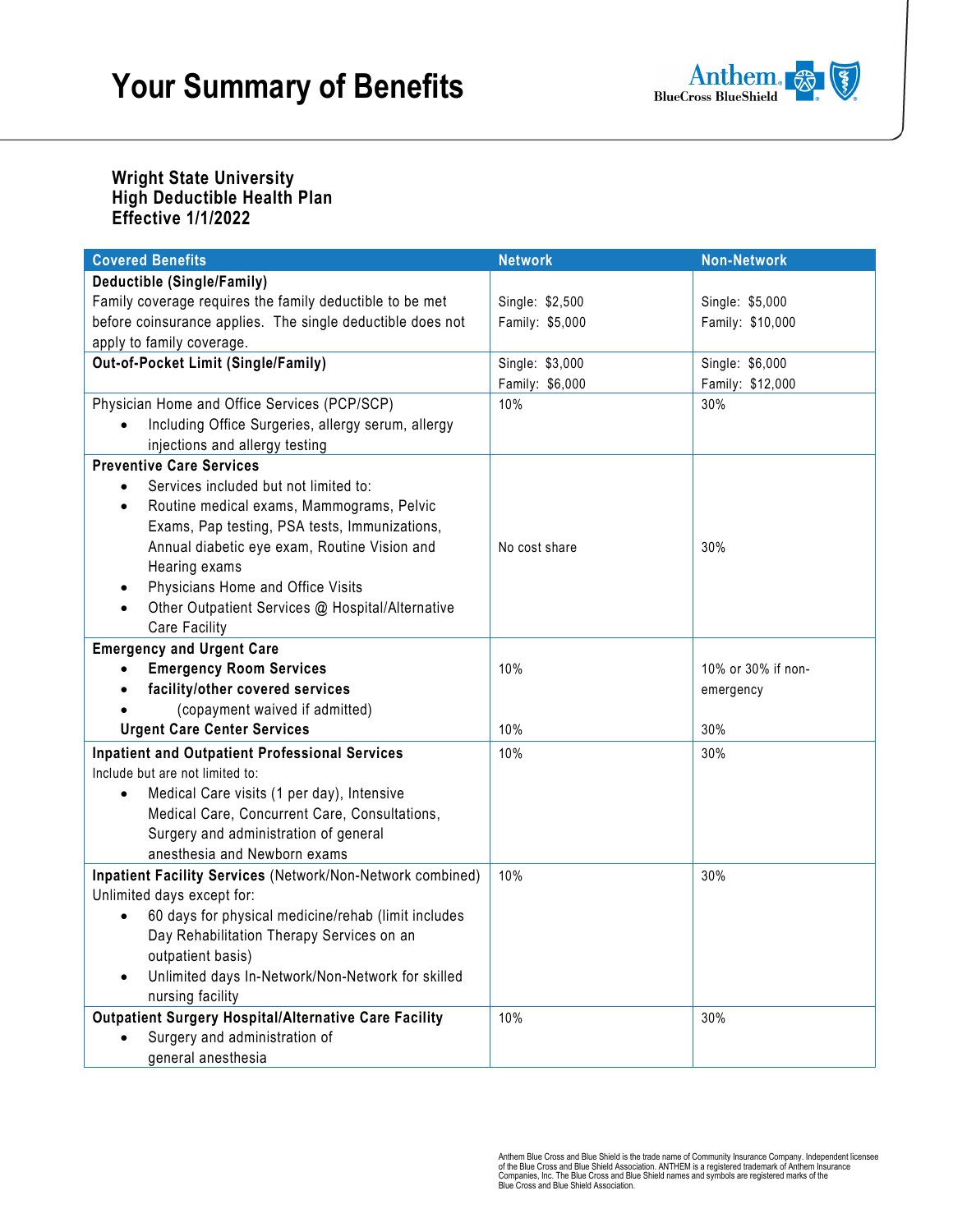# **Your Summary of Benefits**

| <b>Covered Benefits</b>                                       | <b>Network</b> | <b>Non-Network</b> |
|---------------------------------------------------------------|----------------|--------------------|
| Other Outpatient Services including but not limited to:       | 10%            | 30%                |
| Non Surgical Outpatient Services for example:<br>$\bullet$    |                |                    |
| MRIs, C-Scans, Chemotherapy, Ultrasounds, and                 |                |                    |
| other diagnostic outpatient services.                         |                |                    |
| Home Care Services 100 visits (excludes IV                    | $0\%$          | 30%                |
| Therapy)                                                      |                |                    |
| Durable Medical Equipment, Orthotics Network                  |                |                    |
| /Non-Network Combined                                         |                |                    |
| Prosthetic Limbs                                              |                |                    |
| Physical Medicine Therapy Day Rehabilitation                  |                |                    |
| programs                                                      |                |                    |
| Hospice Care                                                  | 0%             | 0%                 |
| <b>Ambulance Services</b>                                     | 10%            | 10%                |
| <b>Outpatient Therapy Services</b>                            |                |                    |
| (Combined Network & Non-Network limits)                       |                |                    |
| Physician Home and Office Visits (PCP/SCP)<br>$\bullet$       | 10%            | 30%                |
| Other Outpatient Services @ Hospital/Alternative<br>$\bullet$ | 10%            | 30%                |
| <b>Care Facility</b>                                          |                |                    |
| Limits apply to:                                              |                |                    |
| Cardiac Rehabilitation 36 visits<br>$\bullet$                 |                |                    |
| Pulmonary Rehabilitation 20 visits<br>$\bullet$               |                |                    |
| Physical Therapy: 30 visits<br>$\bullet$                      |                |                    |
| Occupational Therapy: 30 visits<br>$\bullet$                  |                |                    |
| Manipulation Therapy: 12 visits                               |                |                    |
| Speech therapy: 20 visits<br>$\bullet$                        |                |                    |
| <b>Behavioral Health:</b>                                     |                |                    |
| Mental Illness and Substance Abuse <sup>1</sup>               |                |                    |
| <b>Inpatient Facility Services</b><br>$\bullet$               | 10%            | 30%                |
| Physician Home and Office Visits (PCP/SCP)<br>$\bullet$       |                |                    |
| Other Outpatient Services. Outpatient Facility<br>$\bullet$   | 10%            | 30%                |
| @ Hospital/Alternative Care Facility,                         |                |                    |
| <b>Outpatient Professional</b>                                |                |                    |
| Human Organ and Tissue Transplants                            | 0%             | 30%                |
| Acquisition and transplant procedures,                        |                |                    |
| harvest and storage.                                          |                |                    |